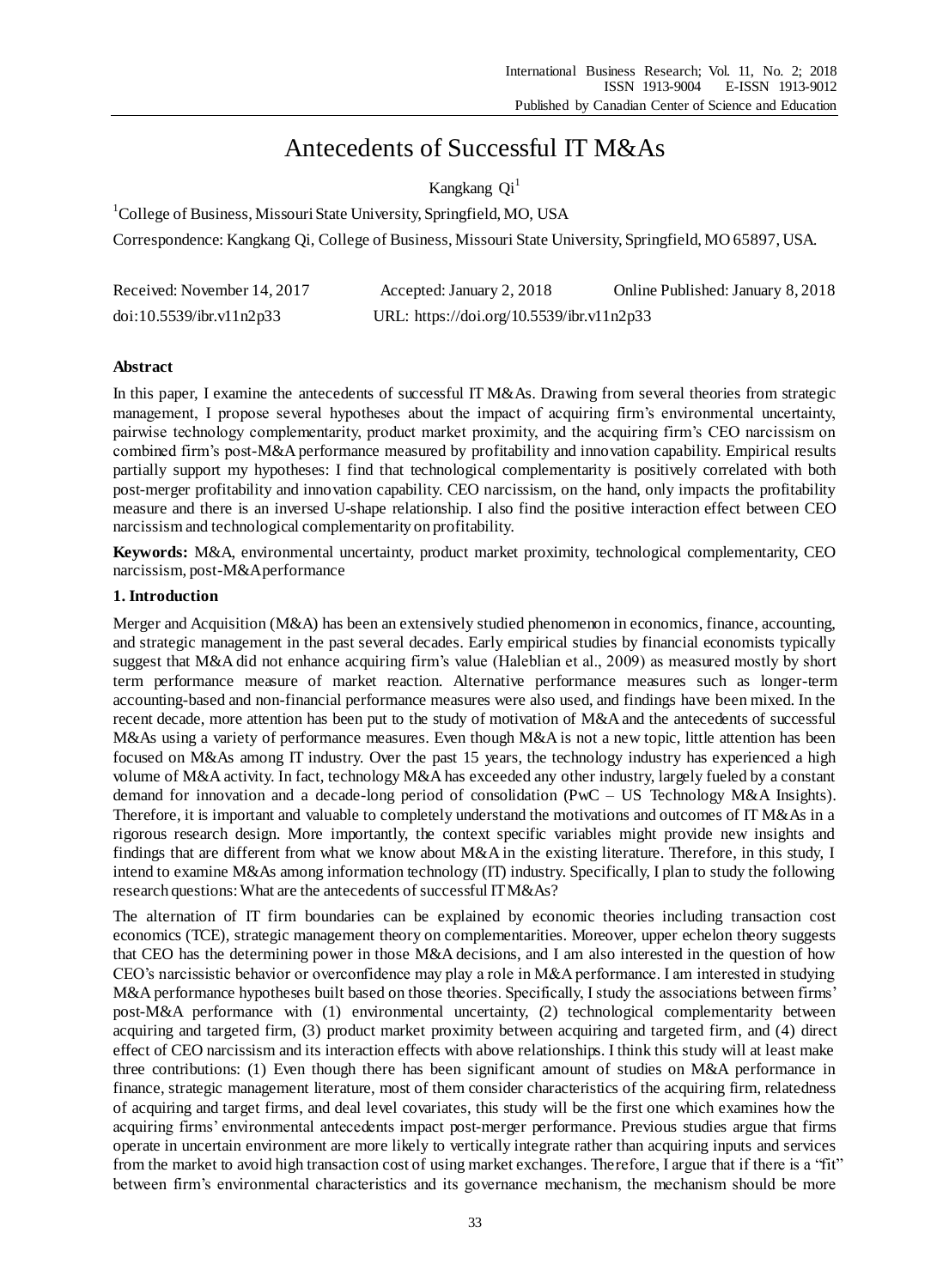effective. (2) Also, although the context of many M&A researches is high tech industry such as pharmaceutical and biotechnology, almost none of them studies the M&As exclusively on IT firms. As IT advances in the past two decades, there are increasing numbers of high tech firms start and will remain relying on IT for purposes of product/service innovation and/or efficiency improvement. Thus, it is increasingly important and valuable to study the determinants of success acquisitions of IT firms for those high-tech firms who want to vertically integrate some of their IT functionalities, either for efficiency enhancement or increased innovativeness in product market. Focusing just on IT M&A might yield some different findings and interesting insights that are unique to IT M&As. (3) In addition to those main predictors, this study is almost the first one which investigates the effect of psychological trait of firm's CEO on M&A performance.

The rest of the paper is structured like this: section 2 discusses the hypotheses development and theories behind them. In section 3, I will discuss the empirical method including sampling, variable definitions and econometrics models. Section 4 presents empirical results and their implications. The paper is concluded in section 5 with the discussion of contribution and managerial implications.

#### **2. Hypotheses Development**

The alternation of IT firm boundaries can be explained by economic theories including transaction cost economics (TCE) and strategic management theory on complementarities. Moreover, product market similarity is also an important predictor for M&A performance in the literature. I am interested in studying M&A performance hypotheses built based on those theories, while also focusing on aspects of this phenomenon that are specific to IT M&A. Specifically, I study the associations between acquiring firms' post-M&A performance with (1) acquirer's environmental uncertainty, (2) technological complementarity between acquiring and targeted firm, and (3) product market proximity between acquiring and targeted firm. I consider both financial performance and innovation performance as dependent variables.

#### *2.1 Environmental Uncertainty*

Even though M&A performance and its ex ante factors have been extensively studied in various fields during the past several decades, most of them focus on the characteristics of acquiring firm and the deal level covariates. Previous studies overlook the firm's fundamental motivation of M&A, and there has yet been any reported finding on how those motivations impact the performance of M&A ultimately. In other words, there might be some reasons for firms to choose to acquire an external firm instead of using alternative governance mechanisms with it, however we overlook these reasons and are not clear if firm made the right decision in the first place. M&A is one of the governance mechanisms for firms to acquire inputs, knowledge and technical know-how, while there exist other alternatives such as using market to buy, or contracting services to external vendors, or building alliances or equity joint ventures with other firms. Originating from influential works of Coase (1937) and Williamson (1975, 1985), transaction cost economics (TCE) theory has been proposed to explain the firm governance mechanism choice and extensively examined in its empirical studies. Neoclassical economics suggests that market is more efficient because of economies of scale or scope, while TCE argues that governance choice is also determined by the transaction cost of using markets such as the costs of search, negotiating, writing and enforcing contracts, and monitoring partners in the contractual relationships (Williamson, 1975). A fundamental axiom of transaction cost economics is that the firm boundaries are determined the trade-off between transaction cost of using markets and governance and production costs using hierarchies. TCE especially emphasizes on the importance of the cost associated with the governing and monitoring transactions of using markets (Leiblein & Miller, 2003). In some circumstances, the cost of governing and monitoring increases significantly and surpasses the efficiency gains provided by market exchanges. In his three-factor paradigm, Williamson (1985) suggests that frequency, uncertainty, and asset specificity are critical factors that drive up cost of using markets and make internal governance more attractive. The fundamental logic is that high degree of uncertainty and asset specificity result in highly complex contractual environment and greater need for adjustments to be made after the relationship has begun and commitments have been made (Holmström & Roberts, 1998). However, in hierarchies, firms have control over both sides of transactions, thus have less problem in potential disputes. In the context of this study, the focal firms who made M&As are high tech firms which seek IT knowledge base or technical know-how for either product development, expansion of product market or innovation capability enhancement. As discussed earlier, innovation seeking high-tech firms also have the choice of using market exchange, vertical integration through M&A, and engaging in strategic alliance to acquire assets and knowledge from external entities. Hagedoorn & Duysters (2002) argue that when making choice between M&A and strategic alliances as source of external innovation capabilities, firms have different preferences based on firm specific circumstances such as whether they are high tech firms or not and whether the innovation is related to their core business, but the decision is also made based on the environment in which they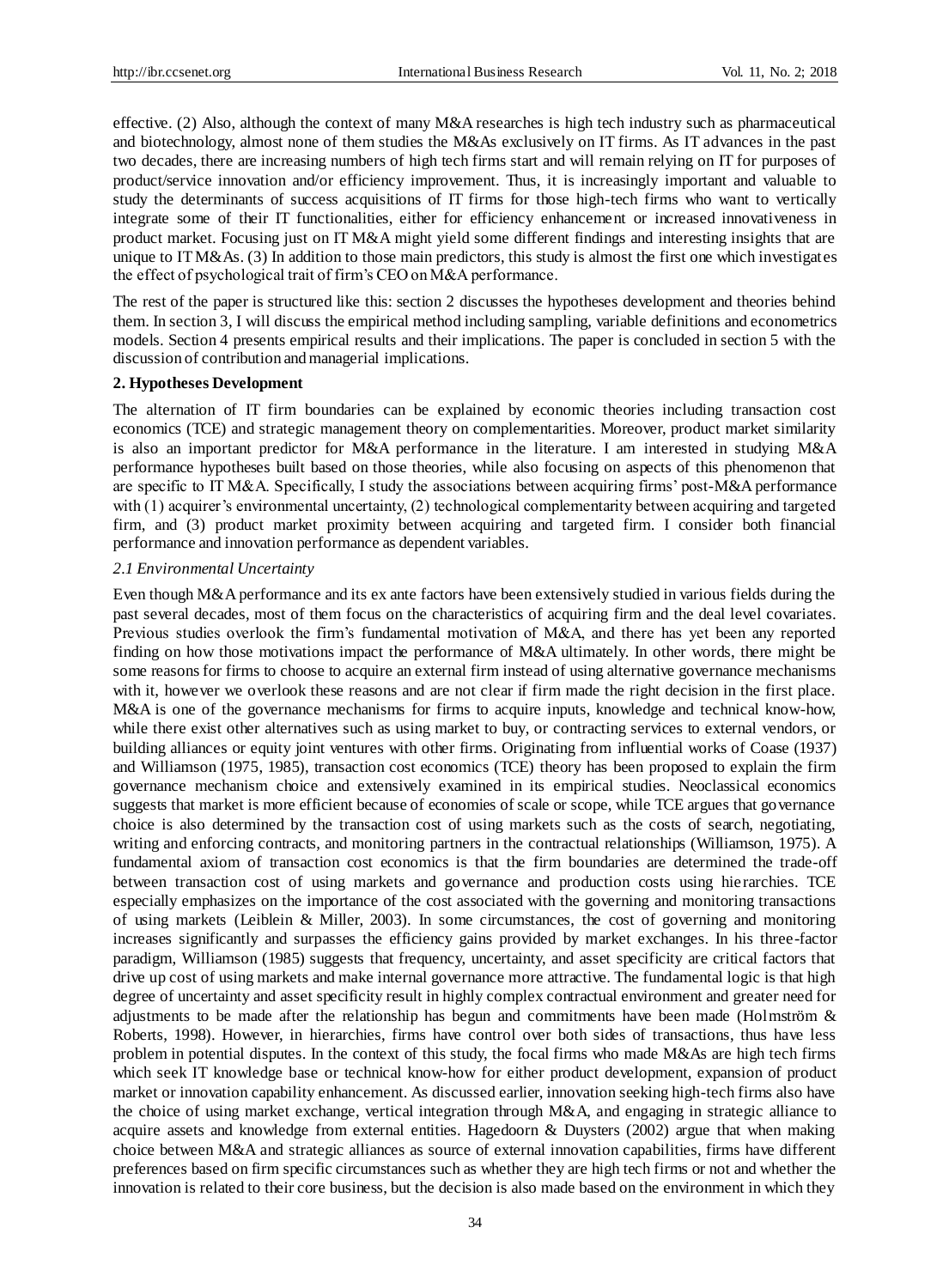operate. Uncertainty in the surrounding environment of innovation-seeking high-tech firms is an important factor to consider when making IT boundary choices.

Uncertainty refers to the degree to which unanticipated environmental change that might alter the conditions underlying an exchange. For example, an unexpected environmental change in a focal firm's industry may increase the number of contingencies of its contractual relationship with external service or product providers and make it costlier to write and enforce contingencies. Thus, firms which operate in a more uncertain environment are more likely to choose vertical integration or internal governance mechanism in acquiring inputs or knowledge. In the strategic management and organization theory literatures, environmental uncertainty has been conceptualized and studied quite thoroughly. Dess & Beard (1984) test several indicators in their factor analysis and conclude three dimensions of dynamisms, munificence, and complexity to be the indicators of the composite measure of environmental uncertainty. More specifically, dynamism represents the volatilities and unpredictability of changes in the business environment that a firm has to deal with (Keats & Hitt, 1988; Xue, Ray, & Gu, 2011; Xue, Ray, & Sambamurthy, 2012). For example, the industry is said to be highly dynamic, thus uncertain, if the sales volume or profitability is volatile and unpredictable over the years. As another indicator of uncertainty, munificence refers to the industry growth (Dess & Beard, 1984). The industries that are experiencing high rate of growth in demand or income are considered as those with high munificence. Munificence also increases firm's uncertainty because it tends to adopt strategies and structures that can help them capture these growth opportunities (Xue, Ray, & Gu, 2011). Complexity is the number and heterogeneity of task-environment elements in the industry in which a firm operates. In other words, firms find the industry highly complex if they are competing with more competitors or the industry is not concentrated or dominated by some big players. Firms find their industries to be very uncertain if they have high complexity because the entry of new players and/or turnover of existing competitors could be more frequent and unpredictable. The logic is that, in my quasi-experiment setting, there is variation in acquiring firm's industry environment. When it comes to IT knowledge acquisition, based on my argument earlier, those firms who face uncertain environment should have used hierarchy mechanism versus market exchanges or hybrid governance. Therefore, I expect that among those acquisitions that already happened, the acquiring firms in more uncertain environment will outperform their counterparts who should have not acquired because of their relatively stable environment. Therefore, my first set of hypotheses is:

**Hypothesis 1A**: Ceteris paribus, acquiring firm's pre-merger industry dynamism is positively associated with its post-merger performance.

**Hypothesis 1B**: Ceteris paribus, acquiring firm's pre-merger industry munificence is positively associated with its post-merger performance.

**Hypothesis 1C**: Ceteris paribus, acquiring firm's pre-merger industry complexity is positively associated with its post-merger performance.

#### *2.2 Technological Complementarities*

Relatedness between acquiring and target firm has been a commonly studied antecedent of M&A performance, and technological relatedness has been identified as an important predictor of post-merger innovation performance, especially for high-tech M&As. Ahuja & Katila (2001) find that the relatedness of acquired and acquiring knowledge base has a nonlinear impact on performance in terms of innovation output, and similar finding has been reported by Cloodt, Hagedoorn, & Van Kranenburg (2006) when they find that there is an inverted U-shape relationship between technological relatedness and post-merger innovation performance. These findings suggest that if the acquiring firm's technological knowledge bases are too different from those of target firm, the combined firm will not perform well in innovation after the merger. However, the innovation performance is also low when it goes to another extreme – being so related will in turn harm the innovativeness of the merged firm. M&As that integrate highly similar technology narrow the range of potential learning and also reduce the incentives to explore divergent research opportunities available from M&A (Makri, Hitt, & Lane, 2010). Cassiman et al. (2005) find that firms are more likely to reduce R&D efforts, and emphasize on the development over research when they acquire targets with more similar technologies than when they acquire targets with more complementary technologies. Therefore, acquiring firms would like to find a target firm which possesses technological knowledge base that is somewhat similar to theirs, but not too much similar because the optimum is that the target firm's knowledge base can provide new capability or know-how beyond their existing knowledge base for product/service innovation. I can call it "complementarity" in technological knowledge. The idea of complementarity is originally defined as "doing one of more thing increases the return to doing another" in economics by Milgrom & Roberts (1995). In the strategy literature, complementarity is an important construct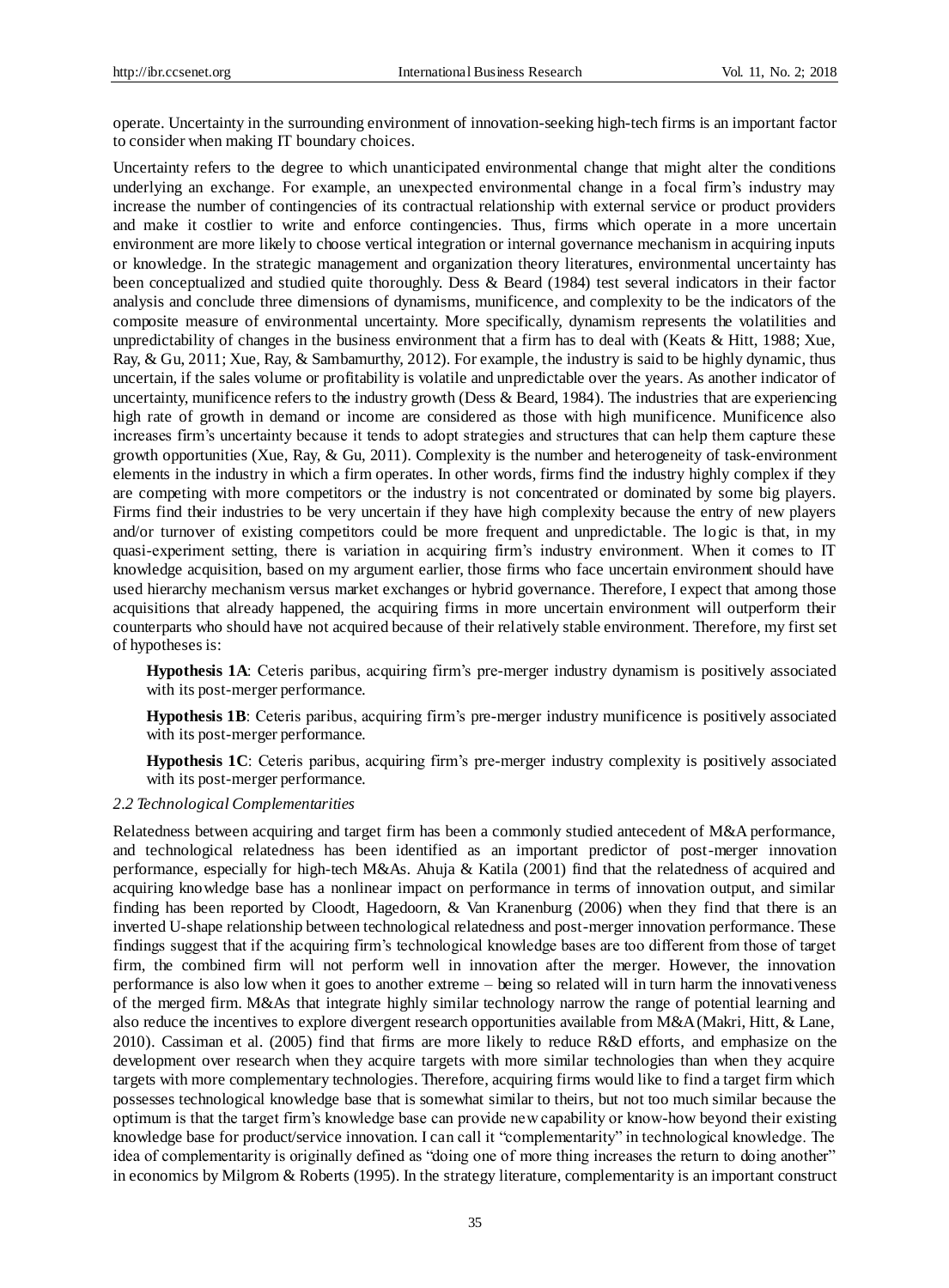in the resource-based view (RBV) of the firm (e.g. Barney, 1991; Wernerfelt, 1984), where it has been depicted as mutual reinforcing assets, capabilities, and technology. Complementarity has been extensively studied as many of the areas in strategy field such as diversification (e.g. Harrison, Hall, & Nargundkar, 1993), strategic alliance (e.g. Gulati, Nohria, & Zaheer, 2000), and R&D (e.g Cassiman & Veugelers, 2006). In the context of M&A, complementarity is still underexplored. In a recent study by Finkelstein (2009), they examined the impact of strategic and marketing complementarity on acquisition performance, where they define acquisition complementarity as occurring when merging firms have difference resources, capabilities, and/or strategies that can potentially combined or reconfigured to create value that did not exist in either firm before the acquisition. Their empirical findings suggest that complementarity is an important antecedent of acquisition performance. There also exists complementarity of technological knowledge base between the acquiring firms and target firms. In a case study of 31 individual M&As, Cassiman et al. (2005) find that M&A partners with ex ante complementary technologies result in more active R&D performers after the M&A, suggesting that technological complementarity may lead to higher level of innovation in the merged firm than others who has lower level of complementarity. Makri, Hitt, & Lane (2010) provided empirical evidences showing that in technical M&As, complementary scientific and technological knowledge both contribute to post-merger invention performance by stimulating higher quality and more novel inventions. In this paper, M&As between acquiring firms and IT firms are essentially technological mergers as well, thus I follow the previous studies and propose a similar hypothesis:

**Hypothesis 2**: Ceteris paribus, technological complementarity between acquiring firm and target firm is positively associated with post-merger performance of the combined firm.

#### *2.3 Product Market Proximity*

M&A has been argued to be more successful when the acquiring firm and the target firm are similar. The similarity in terms of resource, technology, and strategy between bidding firm and acquired firm is assumed to be positively correlated with post-merger performance by some researchers such as Prahalad & Bettis (1986), and empirical evidences have been found in later studies (e.g. Singh and Montgomery, 1987). Datta (1991) investigates the impact of organizational differences between acquiring and acquired firm on post-merger performance based on 173 M&As in U.S. manufacturing industry and result indicates that difference in management style is negatively correlated with post-merger performance for M&As characterized by both high and low levels of integrations. Similarly, Ramaswamy (1997) examines the impact of strategic similarities between target and bidder firms in U.S. banking industry on changes in post-merger performance and finds that mergers between banks exhibiting similar strategic characteristics result in better performance than those involving strategically dissimilar counterparts. On the other hand, some researchers suggest the opposite theoretical argument that uniquely value synergy might be created where differences (versus similarities) exist between resources in the acquiring and target firms (Harrison et al., 1991), where they find its positive impact on accounting performance when exploring synergies in resources allocations. Even though similarity between the bidding firm and acquired firm has been extensively studied, little of them focus on the similarity between their product market segments. Therefore, I will examine this question in this study. I follow the debates in the literature and think the same debate can also exist in product market similarity. On one hand, firms who have similar product lines are assumed to share common knowledge base and processes, thus the merger and acquisition requires less effort of integration and coordination, so an acquisition between a bidding firm and a target firm which has overlapped product lines may create more value for the acquiring firm. However, I can also argue that too much similarity in product market will hamper the performance of M&A because there is less unique knowledge, process, and know-how can be taken from the target firm to enrich acquiring firm's product lines, or in other words, there is less synergy could be created out from the merger. Therefore, the impact of product market relatedness of the acquiring and target firm is ambiguous, so I propose the following two competing hypotheses:

**Hypothesis 3**: Ceteris paribus, product market similarity between acquiring firm and target firm is positively associated with post-merger performance of the combined firm.

**Hypothesis 3 (competing)**: Ceteris paribus, product market similarity between acquiring firm and target firm is negatively associated with post-merger performance of the combined firm.

#### *2.4 CEO Narcissism*

Literature has suggested that CEO narcissism is positively related to firms' highly visible initiatives such as acquisitions. Malmendier & Tate (2008) find that the odds of making an acquisition are 65% higher if the CEO is overconfident. Chattejee & Hambrick (2007) also find that CEO narcissism is positively correlated with number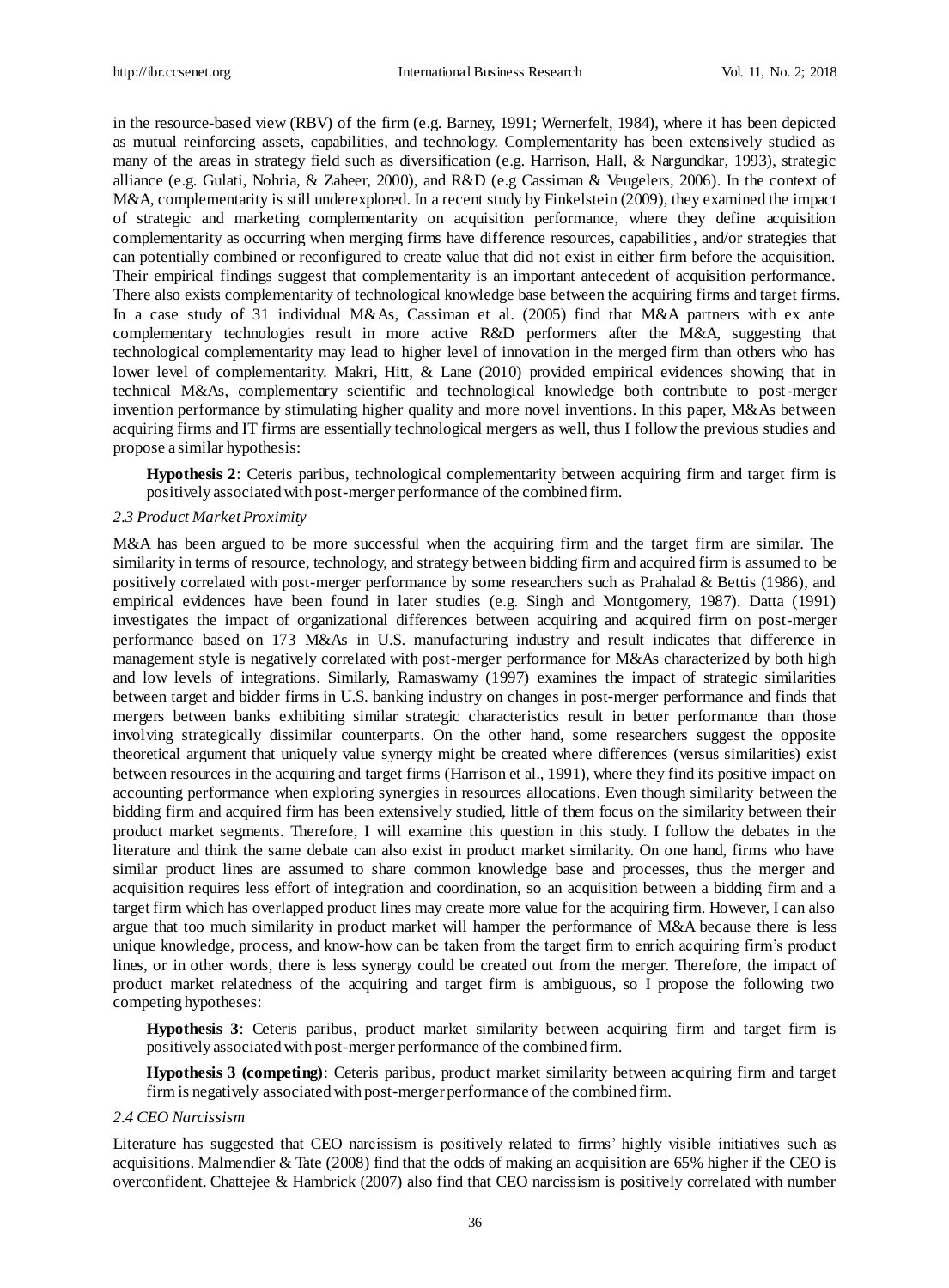of size of acquisitions. However, the literature has yet reported any study which investigates the effect of CEO narcissism on firm's M&A success. Thus, I am interested in how CEO narcissism/overconfidence impacts the M&A performance directly and/or through moderating effect with other determinants in the model. As one of the proxy Chatterjee & Hambrick (2007) use in their study, I measure CEO narcissism as her relative compensation compared to the company's second highest paid executive. It is also consistent with the finding by O'Reilly et al. (2014) that narcissism CEO have more money in their total shareholding and have larger discrepancies between their own compensation and those of the others in the top management team. To make the model simple, I combine both cash-based compensation and equity-based compensation. As for the direction of the impact of CEO narcissism on acquisition performance, it is a two-fold story. On one hand, I argue that more narcissistic CEO has more ability and ambition to make M&A work and perform better than their counterparts, thus CEO narcissism is positively related with post-merger performance. On the other hand, narcissistic CEOs will be too aggressive and over rate their ability (and probably ignore others' opinions) to harness M&A gains (Gerster et al., 2013). Therefore, I propose a set of competing hypotheses:

**Hypothesis 4**: Ceteris paribus, CEO narcissism is positively associated with post-merger performance of the combined firm.

**Hypothesis 4 (competing)**: Ceteris paribus, CEO narcissism is negatively associated with post-merger performance of the combined firm.

#### **3. Research Methodology**

## *3.1 Data*

I test the hypotheses using a sample data of 477 M&As completed during 1990 to 2013. M&A deals with detailed information are obtained from Thomson One database. In order to be included in my sample, the acquiring firm should be in the technology intensive industry and acquired firm should be in the "IT industry" (SIC 357, 737, and 5045). Following the previous studies (Finkelstein and Haleblian, 2002; Makri, Hitt, and Lane, 2010), I only include those deals with transaction value of over ten million dollars because firms tend to adopt a hands-off approach with small acquisitions as their effects are likely to be negligible. Also, both acquirer and targeted firm need to be publicly traded firms in the United States because I need their annual financial data to calculate some of the independent variables and outcome variables. I start with 7,387 M&A deals announced from 1990 – 2013 with purchase price of at least ten million dollars. After applying the industry filter as discussed earlier, I narrow the sample size to 3,121. Further limitation to just public firm make us end up with 552 M&A deals before excluding deals that are essentially shares buyback. I also match the M&A sample with annual financial data such as revenue, net income, and return on asset (ROA) in Compustat database, and exclude those deals that miss the financial data for all three years prior to the M&A announcement. The final sample of 477 deals consist of 264 initiated by acquirers in software, computer-related services and data processing industry ( $SLC - 737$ ), 120 from computer, computer peripheral equipment, and storage devices industry (SIC – 357), 29 from instruments, photographic, search and navigation equipment industry (SIC – 38), 28 from semiconductors and related devices industry (SIC – 367), 21 from telephone and communication equipment (SIC – 366), 4 from pharmaceutical and biological products industry (SIC – 283) and remaining acquiring firms are in some other high technology industries. All target firms are IT-related firms such as computer and hardware manufacturers, software and IT service vendors (SIC - 357, 737, and 5045).

## *3.2 Variable Definition and Operationalization*

## 3.2.1 Industry Level Measures

I measure the industry level characteristics using industry sales data. Munificence is measured as the industry sales growth. I run a regression of industry sales on year indices for the past five years and use the coefficient of the regression as the proxy of the industry sales growth. Similarly, I run regressions of industry sales on year index and take the standard error as the proxy of volatility of industry sales to measure dynamism. Lastly, for industry complexity, I calculate the Herfindahl index of industry market shares as a measure of industry concentration.

#### 3.2.2 Product Market Proximity

Following Bloom et al. (2013), I use the *COMPUSTAT* sales segments data to calculate the product market proximity for each pair of acquirer and target firm. For each firm, I collect the sales revenue in each of four-digit SIC industries and create a vector of sales distribution. For each pair, I calculate the cosine similarity measure which ranges from 0 to 1. Higher value in that similarity indicates higher overlap between acquirer's and target's product market.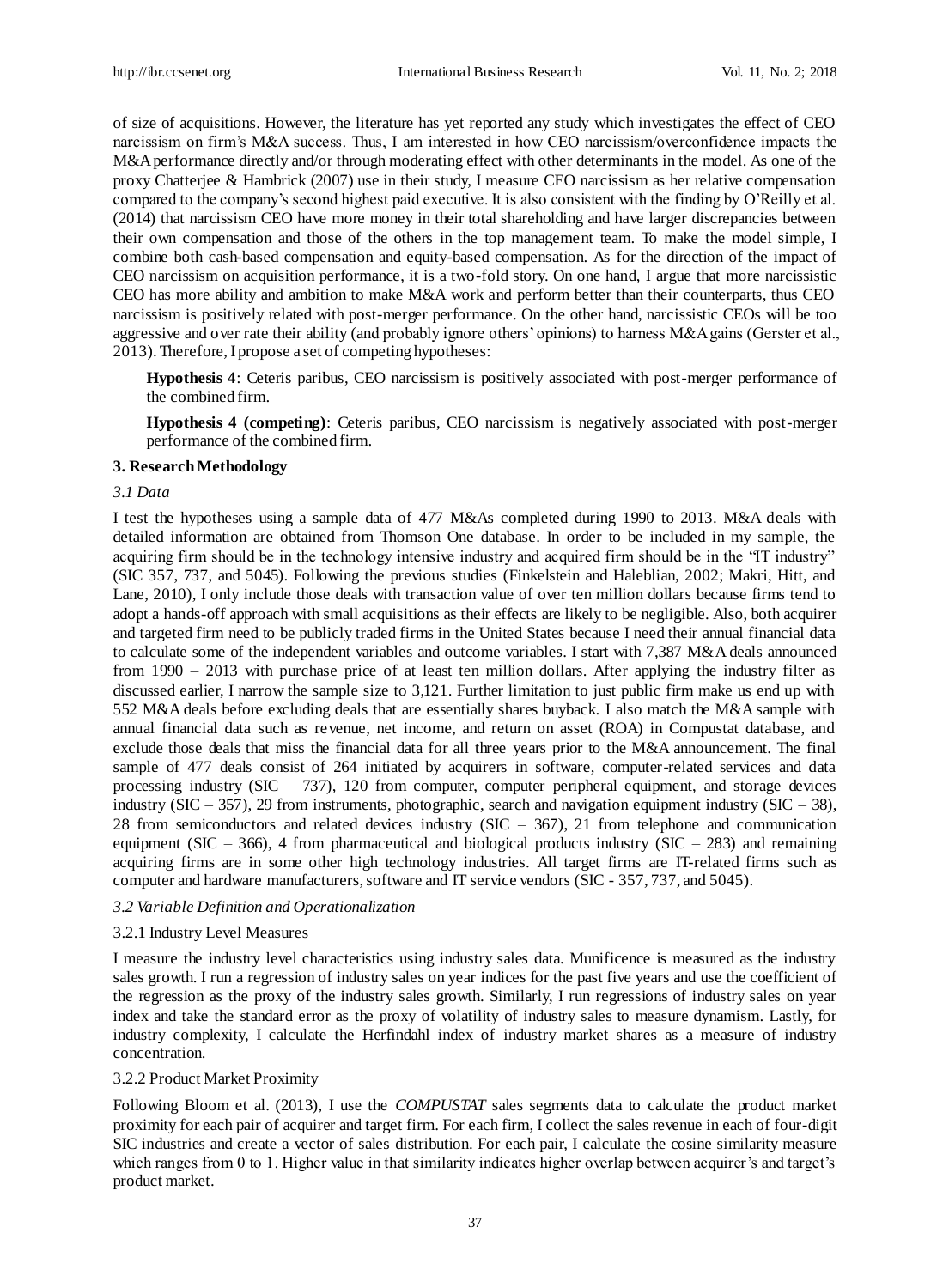#### 3.2.3 Technological Complementarity

As for the technological complementarity measure, I collect patent application data from the *U.S. Patent and Trademark Office*. For each firm in my sample, I collect the number patents successfully applied in each year of observation and the associated category information. Patents are categorized to different classes and subcategories. I measure the technology complementarity of the acquirer and the target by taking the average number of acquiring and target firms' patents in the same subcategory but in different patent classes. If two firms apply patents in completely different categories or in exactly the same class, those two firms are either too different or too similar in terms of technological know-how and capability, which means they do not complement each other. My measure very well captures the degree to which both firms are complementarities.

#### 3.2.4 CEO Narcissism

I use the CEO compensation data as the proxy of CEO narcissism because based on Chatterjee & Hambrick (2007), CEO relative compensation compared to his or her TMT team is one of the aspects to me asure narcissism. I collect the CEO compensation data from the *COMPUSTAT Execucomp* database. I take the ratio of the CEO's compensation to the firm's second highest paid executive's cash pay to calculate the relative pay of the CEO.

#### 3.2.5 Control Variables

Following the previous literature, I control for the acquirer's size, relative size, prior performance, CEO age, and CEO gender in the model because they are the confounding factors that might impact the dependent variables. Firm size is captured by the number of employees, prior performance is measured by return on assets (ROA), and other CEO characteristics are self-explanatory.

#### 3.2.6 Dependent Variables

There are two dependent variables of interest to measure the post-merger performance of the acquiring firm. First, I use the industry-adjusted revenue weighted ROA at t+1 to measure the profitability of the combined firm. On the innovation side, I use the number of patents acquiring firm filed (and eventually granted) at  $t+1$  where t+1 is the year after the acquisition year.

|                                 | Variable        | Definition/Operationalization                                                                    |  |
|---------------------------------|-----------------|--------------------------------------------------------------------------------------------------|--|
| Industry                        | Sales<br>Growth | Growth of industry sales (coefficient of a regression of industry sales on year index for the    |  |
| (Munificence)                   |                 | past five years)                                                                                 |  |
| Industry<br>Sales               | Volatility      | Volatility of industry sales (standard error of a regression of industry sales on year index for |  |
| (Dynamism)                      |                 | the past five years)                                                                             |  |
| Industry                        | Concentration   |                                                                                                  |  |
| (Complexity)                    |                 | Herfindahl index of industry market shares                                                       |  |
|                                 |                 | Average uncentered correlation between firms paring vector of share of sales of firm in the      |  |
| <b>Product Market Proximity</b> |                 | 4-digit SIC industry                                                                             |  |
| Technological                   |                 | Average number of acquiring and target firms' patents in the same subcategory but in             |  |
| Complementarity                 |                 | different patent classes                                                                         |  |
| <b>CEO</b> Narcissism           |                 | Average ratio of CEO's compensation and firm's second highest paid executive's cash comp         |  |
| Post-merger                     | Innovation      |                                                                                                  |  |
| Performance                     |                 | Numbers of patents acquiring firm filed (and eventually granted) at year t+n $(n=1, 2)$          |  |
| Post-merger ROA                 |                 | ROA at year t+n $(n=1, 2)$                                                                       |  |
| $\mathbf{A}$ and $\mathbf{B}$   |                 |                                                                                                  |  |

#### Table 1. Variable Definitions

## **4. Results**

## *4.1 Effect on Profitability*

I conduct regression analyses of return on assets (ROA) on controls and variables of interests. In Table 2, I report the results ROA at t+1. Column 1 shows the regressions results of OLS model with only control variables included. Prior ROA, acquirer's size and CEO tenure are found to be positively correlated with the ROA after the M&A deal. In Column 2, I add the main independent variables in the model, and only environment dynamism (industry sales volatility) is positively correlated with the dependent variable  $(0.041, p < 0.01)$ . I find the positive relationships between environment complexity, technological complementarity, and CEO narcissism and ROA, but they are not statistically significant at 5% level. Since I do not much of linear relationships, I test the curvilinear relationships. In model 3, I include the quadratic terms of product market proximity, and CEO narcissism and find different results. The reason I test the squared terms of proximity and CEO narcissism is because both of them tend to harm the organization if we go to extremes. Overly similar product market coverage between the acquirer and the target firm might decrease the value of the M&A deal since there is little complementarity whereas companies with too different product offerings may also not benefit a lot from the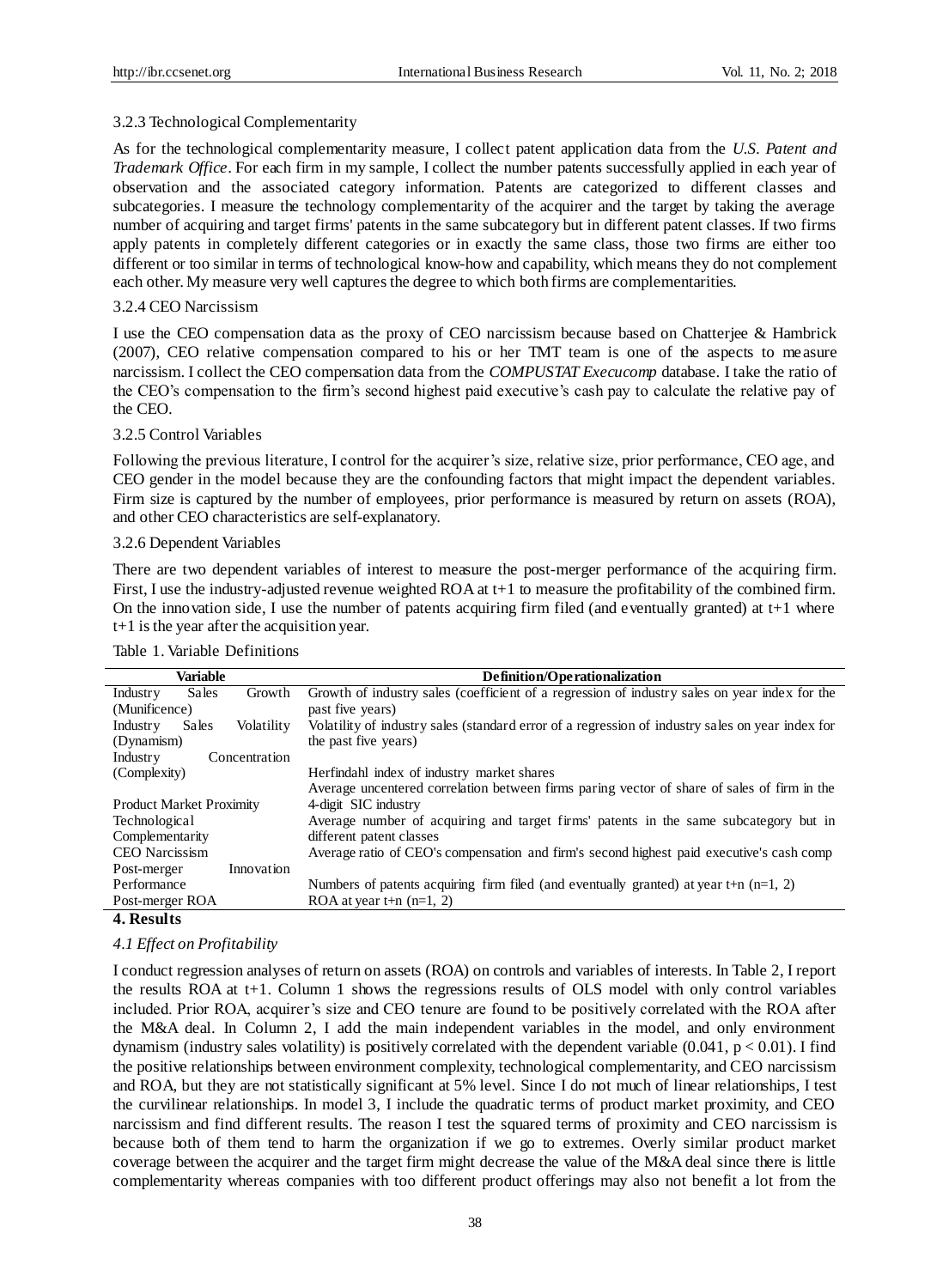acquisition. Moderate level of product market proximity, in turn, might be the best for the M&A to create value. Similarly, I speculate that acquirer needs a somehow (but not too) narcissistic CEO to make the deal work the best. Therefore, I also hypothesize inversed U-shape relationships between those two characteristics and the outcome variable. The coefficient of PMP squared still stays insignificant, so does the PMP itself. However, I find that the coefficient of technological complementarity  $(0.212, p < 0.01)$  which indicates that acquirer-target pair who has higher level of technological complementarity tends to have higher performance in profitability as a combined company after one year of merge. More interestingly, I find the positive relationship between CEO narcissism and post-M&A performance (0.07,  $p < 0.05$ ) and negative coefficient on the quadratic term of CEO narcissism  $(-0.013, p < 0.01)$  suggesting the inversed U-shape relationship, as I hypothesized. Model 3 shows better estimations as the adjusted  $R^2$  is increased from 12% to 19% compared with base model. The last column of Table 2 presents additional finding about the interaction effect between CEO narcissism and technological complementarity. The reason why I propose this hypothesis is because CEO usually has much involvement in the re-structuring process for the combined firm. A CEO with higher ability (thus more narcissistic and higher pay) tends to better leverage the complementarity and make higher profit after one year of integration. Therefore, I suggest that there is positive interaction effect between those two variables. Not surprisingly, I find that the coefficient of that interaction term is positive  $(0.077, p < 0.05)$ , which is consistent with my hypothesis.

Table 3 presents the results of regression analyses of ROA two years after the M&A on the same set of predictors. Across all models, control variables on CEO characteristics include age and tenure are found to have positive impact on the ROA. For main variables of interest, I still do not find much evidence on the impact of environmental uncertainty on profitability. Among them, I only find positive impact of industry dynamism, but the results are not significant at 5%. Munificence is found to have negative impact on the ROA, but the results are also not very significant. Product market proximity between the acquirer and target has a surprisingly negative impact on ROA, which is contrary to the hypothesis. This is consistent with the finding in Table 2. I still find positive and significant relationship between technological complementarity and ROA at t+2. This results consistently show up in model 3 and model 4 where curvilinear and interaction terms are included, and R squared is higher. This finding suggests that technological complementarity is vital to acquirer's profitability even after two years of the acquisition. Recall that there is inversed U-shaped relationship between CEO narcissism ROA, however I do not find such relationship in the model of ROA at t+2. Though I do not find main effect of CEO narcissism, I still find the positive interaction effect of that with technological complementarity  $(0.29, p < 0.05)$ .

#### *4.2 Effect on Innovation Performance*

In addition to profitability, I also examine the innovation capability measured by numbers of patents acquiring firm filed (and eventually granted) at year t+1 and t+2. Since number of patents is a count variable, I use negative binomial model to estimate. Table 4 presents the regression results of number of patent applied (and eventually granted) at t+1. None of the main independent variables has significant estimated coefficients except for technological complementarity  $(2.77, p < 0.01)$ . I also test the model for t+2 and find similar results.

#### **5. Conclusions**

In this paper, I examine the antecedents of successful IT M&As. Drawing from several theories from strategic management, I propose several hypotheses about the impact of acquiring firm's environmental uncertainty, pairwise technology complementarity, product market proximity, and the acquiring firm's CEO narcissism. Dependent variables of interests include profitability and innovation capability after one or two years of M&As. The empirical analyses generally do not support my hypotheses on environmental uncertainty such that I do not find evidence that acquirers operate in more uncertain environment tend to perform better in after M&As. Product market proximity also does not seem to be related to post-M&A performance of the combined firm. However, I do find that technological complementarity between acquiring and target firm is vital to the success of acquisitions. In models of profitability and innovation capability, I find positive effects of technolo gy complementarity. CEO narcissism, however, has only been found to have positive impact on profitability, and more interestingly, there is an inversed U-shaped relationship. Taken together, those findings suggest that environmental characteristics are not as important as technological "fit" between acquirer and target and CEO ability is not always helpful to make the deal work. Also, similarity or proximity of product market is not necessarily important to post-M&A performances.

My hypotheses are partially supported. Hypotheses 1 are not supported based on the empirical testings. Hypothesis 2 regarding technological complementarity is strongly supported as I find consistent significant and positive relationships between it and dependent variables in different forms. Regarding Hypothesis 3 on product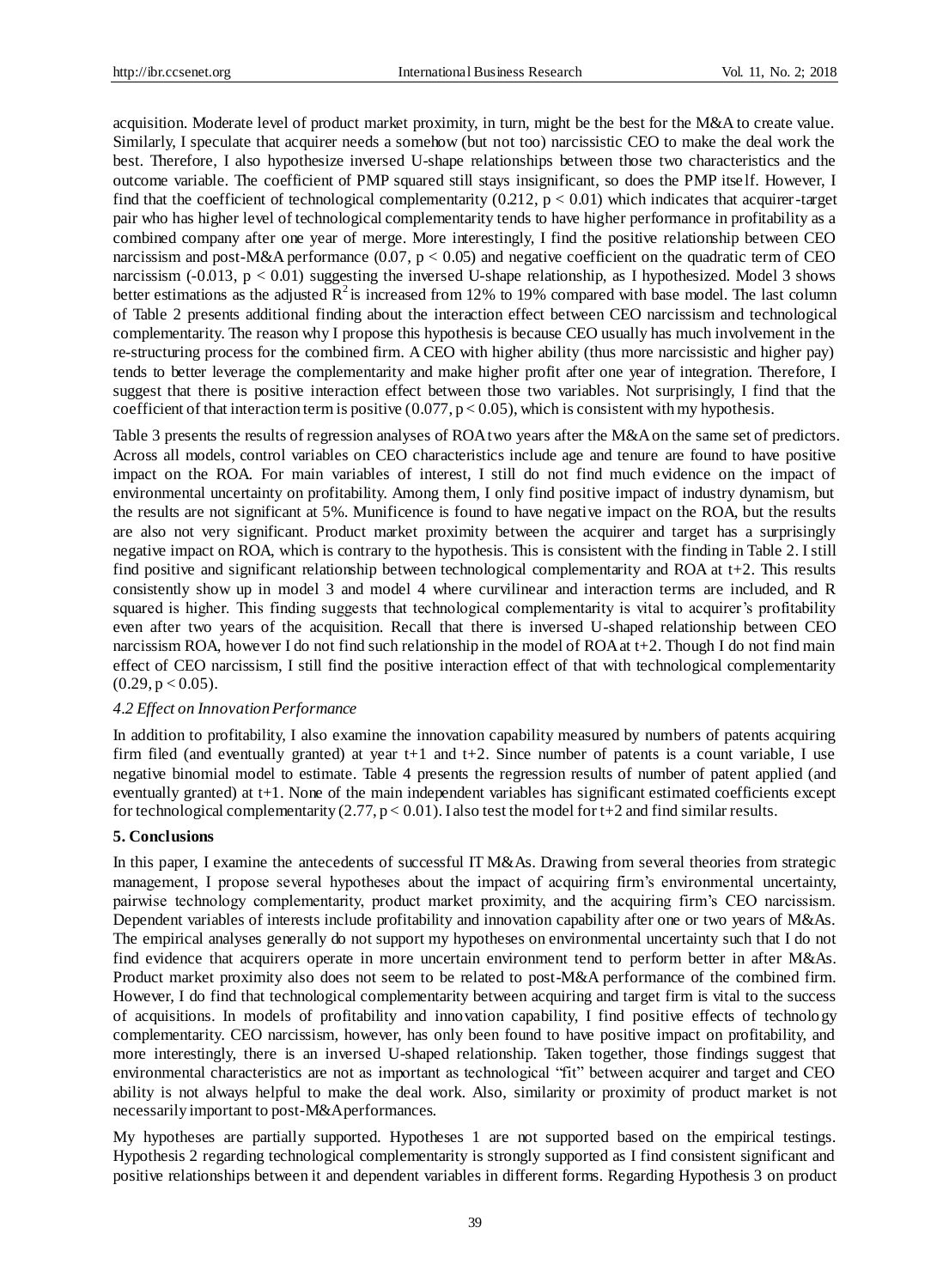market similarity, I have a set of competing hypotheses. It seems that the empirical testing favors the argument that too similar product market hurts the M&A performance in terms of ROA, but no support is found for patent-based performance measure. For the last hypothesis about CEO narcissism, I also have a set of competing hypotheses. Empirical testing supports that CEO narcissism is favorable for ROA at t+1, and surprisingly, on top of the main effect, I found non-linear relationships (inverted U-shaped) indicating that too little or too much CEO narcissism is hurting, which is somehow consistent with my original competing hypotheses.

Table 2. Regression Analysis of Return on Assets  $(t+1)$ 

|                                                                                                                                                                           | DV: ROA $(t+1)$                                   |                                                                                            |                                                                                                |                                                                             |
|---------------------------------------------------------------------------------------------------------------------------------------------------------------------------|---------------------------------------------------|--------------------------------------------------------------------------------------------|------------------------------------------------------------------------------------------------|-----------------------------------------------------------------------------|
| <b>Accounting Performance</b>                                                                                                                                             | <b>OLS</b><br><b>Null Model</b>                   | <b>OLS</b><br><b>Base Model</b>                                                            | <b>OLS</b><br><b>Curvilinear</b>                                                               | <b>OLS</b><br><b>Curvilinear</b><br><b>Interactions</b>                     |
| Intercept                                                                                                                                                                 | $-0.335$ $(-2.26)$ **                             | $-0.72$ $(-3.89)$ ***                                                                      | $-0.659(-1.76)$ <sup>+</sup>                                                                   | $-0.643(-1.77)$ †                                                           |
| Prior ROA                                                                                                                                                                 | $0.598(3.87)$ ***                                 | $0.636(3.71)$ ***                                                                          | $0.602(3.24)$ ***                                                                              | 0.596<br>$(3.25)$ ***<br>0.0006                                             |
| Acquirer Size                                                                                                                                                             | $0.001(1.71)*$                                    | 0.000(0.76)                                                                                | $0.0004(7.1)$ ***                                                                              | $(3.78)$ ***<br>5.78e-06                                                    |
| <b>Relative Size</b><br>CEO Age<br><b>CEO</b> Tenure<br>Industry Sales Growth (Munificence)<br>Industry Sales Volatility (Dynamism)<br>Industry<br>Sales<br>Concentration | $2.79e-06(0.26)$<br>0.005(1.54)<br>$0.005(1.8)$ * | $7.02e-06(0.64)$<br>$0.007(2.02)$ **<br>$0.006(1.81)$ *<br>0.007(0.82)<br>$0.041(2.6)$ *** | 5.74e-06 $(1.76)$ <sup>†</sup><br>0.006(1.49)<br>$0.005(2.52)$ **<br>0.005(0.96)<br>0.04(1.71) | $(1.75)$ †<br>0.007(1.52)<br>$0.005(2.7)$ **<br>0.005(0.91)<br>0.041(1.71)  |
| (Complexity)<br><b>Product Market Proximity</b><br>Product Market Proximity <sup>2</sup><br>Technological<br>Complementarity<br>(TC)                                      |                                                   | $0.000(1.81)$ *<br>$-0.005(-0.09)$<br>0.237(1.26)                                          | $0.000(2.04)$ *<br>$-0.118(-1.1)$<br>0.111(0.88)<br>$0.212(2.78)$ ***                          | $0.000(2.07)*$<br>$-0.229(-1.79)$ *<br>0.109(0.93)<br>0.206<br>$(2.78)$ *** |
| CEO Relative Compensation                                                                                                                                                 |                                                   | 0.041(1.49)                                                                                | $0.07(2.48)$ **                                                                                | 0.043<br>$(3.69)$ ***<br>$-0.013$                                           |
| CEO Relative Compensation <sup>2</sup><br>CEO Relative Compensation * TC                                                                                                  |                                                   |                                                                                            | $-0.013(-6.37)$ ***                                                                            | $(-6.06)$ ***<br>$0.077(2.54)$ **                                           |
| <i><b>Observation</b></i><br><b>F-Ratio</b>                                                                                                                               | 342<br>$5.41***$                                  | 303<br>4.31                                                                                | 301                                                                                            | 301                                                                         |
| Adjusted $R^2$<br>Robust standard errors are adjusted for 14 clusters in industry. t scores are in the<br>parentheses.                                                    | 0.07                                              | 0.12                                                                                       | 0.19                                                                                           | 0.19                                                                        |

*\*, \*\*, \*\*\* indicates that p < 0.1, p < 0.05, and p < 0.01, respectively. † means the coefficient is marginally significant.*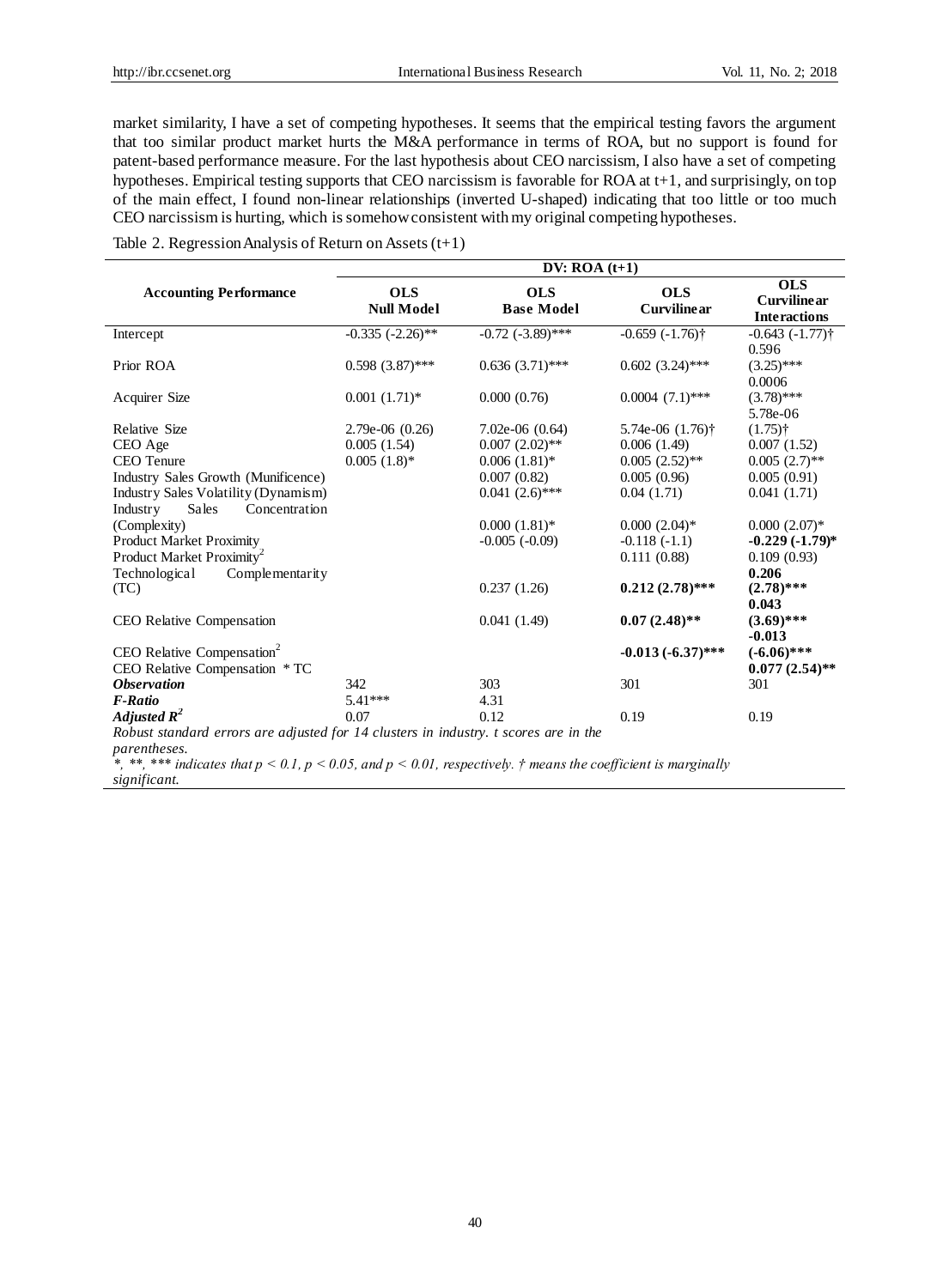|                                                                                                                                 | DV: ROA $(t+2)$                 |                                   |                                  |                                                         |
|---------------------------------------------------------------------------------------------------------------------------------|---------------------------------|-----------------------------------|----------------------------------|---------------------------------------------------------|
| <b>Accounting Performance</b>                                                                                                   | <b>OLS</b><br><b>Null Model</b> | <b>OLS</b><br><b>Base Model</b>   | <b>OLS</b><br><b>Curvilinear</b> | <b>OLS</b><br><b>Curvilinear</b><br><b>Interactions</b> |
|                                                                                                                                 |                                 |                                   | $-1.317$                         | $-1.257$                                                |
| Intercept                                                                                                                       | $-0.847$ $(-2.96)$ ***          | $-1.326 (-3.51)$ ***              | $(-2.31)$ **                     | $(-2.38)$ **                                            |
| Prior ROA                                                                                                                       | 0.041(0.14)                     | $-0.031(-0.09)$                   | $-0.024(-0.17)$                  | $-0.039(-0.26)$                                         |
|                                                                                                                                 |                                 |                                   |                                  | 0.0005                                                  |
| Acquirer Size                                                                                                                   | 0.000(0.61)                     | 0.000(0.07)                       | $3.1e-06(0.01)$                  | $(2.67)$ **                                             |
|                                                                                                                                 |                                 |                                   |                                  | 8.31e-06                                                |
| <b>Relative Size</b>                                                                                                            | $4.01e-06(0.2)$                 | $9.38e-06(0.44)$                  | 8.21e-06 (1.58)                  | (1.58)                                                  |
| CEO Age                                                                                                                         | $0.014(2.4)$ **                 | $0.016(2.27)$ **                  | $0.016(2.33)$ **                 | $0.018(2.34)$ **                                        |
|                                                                                                                                 |                                 |                                   | 0.009                            |                                                         |
| <b>CEO</b> Tenure                                                                                                               | 0.009(1.59)                     | $0.011(1.66)*$                    | $(3.07)$ ***                     | $0.01(3.42)$ ***                                        |
| Sales<br>Growth<br>Industry                                                                                                     |                                 |                                   |                                  | $-0.012$                                                |
| (Munificence)                                                                                                                   |                                 | $-0.011(-0.65)$                   | $-0.012(-1.8)$ *                 | $(-1.92)*$                                              |
| Industry<br>Sales<br>Volatility                                                                                                 |                                 |                                   |                                  |                                                         |
| (Dynamism)                                                                                                                      |                                 | $0.064$ $(1.96)$ **               | $0.059(1.81)$ *                  | $0.062(1.82)$ *                                         |
| Sales<br>Concentration<br>Industry                                                                                              |                                 |                                   |                                  |                                                         |
| (Complexity)                                                                                                                    |                                 | 0.000(0.85)                       | 0.000(1.4)                       | 0.000(1.55)                                             |
|                                                                                                                                 |                                 |                                   |                                  | $-0.277$                                                |
| <b>Product Market Proximity</b>                                                                                                 |                                 | 0.02(0.18)                        | 0.136(1.25)                      | $(-2.2)$ **                                             |
| Product Market Proximity <sup>2</sup>                                                                                           |                                 |                                   | $-0.135(-1.13)$                  | $-0.149(-0.79)$                                         |
| Technological<br>Complementarity                                                                                                |                                 |                                   |                                  |                                                         |
| (TC)                                                                                                                            |                                 | 0.303(0.79)                       | $0.273(2.82)$ **                 | $0.244(2.58)$ **                                        |
| CEO Relative Compensation                                                                                                       |                                 | 0.083(1.53)                       | $0.083(1.87)^*$                  | $-0.015(-0.55)$                                         |
| CEO Relative Compensation <sup>2</sup>                                                                                          |                                 |                                   | $-0.002(-1.23)$                  | $-0.003(-1.38)$                                         |
| CEO Relative Compensation * TC                                                                                                  |                                 |                                   |                                  | $0.29(2.74)$ **                                         |
| <i><b>Observation</b></i>                                                                                                       | 324                             | 289                               | 287                              | 287                                                     |
| <b>F-Ratio</b>                                                                                                                  | $2.17**$                        | $1.79**$                          |                                  |                                                         |
| Adjusted $R^2$<br>$\mathbf{D}$ about a constant constant and a directed from $\mathbf{L}$ about the direction of a constant and | 0.02                            | 0.03<br>$\mathbf{L}$ $\mathbf{L}$ | 0.07                             | 0.09                                                    |

## Table 3. Regression Analysis of Return on Assets  $(t+2)$

*Robust standard errors are adjusted for 14 clusters in industry. t scores are in the* 

*parentheses.*

*\*, \*\*, \*\*\* indicates that p < 0.1, p < 0.05, and p < 0.01, respectively. † means the coefficient is marginally significant.*

Table 4. Regression Analysis of Innovation Performance (t+1)

|                                                                                            | DV: Patent $(t+1)$                                       |                                               |                                                           |                                                                                  |  |
|--------------------------------------------------------------------------------------------|----------------------------------------------------------|-----------------------------------------------|-----------------------------------------------------------|----------------------------------------------------------------------------------|--|
| <b>Innovation Performance</b>                                                              | <b>Negative</b><br><b>B</b> inomial<br><b>Null Model</b> | <b>Negative Binomial</b><br><b>Base Model</b> | <b>Negative</b><br><b>B</b> inomial<br><b>Curvilinear</b> | <b>Negative</b><br><b>B</b> inomial<br><b>Curvilinear</b><br><b>Interactions</b> |  |
| Intercept                                                                                  | $1.939(2.04)$ **                                         | $-0.254(-0.19)$                               | $-0.402(-0.19)$                                           | $-0.324(-0.14)$                                                                  |  |
| Prior ROA                                                                                  | $5.102 (4.77)$ ***                                       | $5.572(4.87)$ ***                             | $5.92(6.27)$ ***                                          | $5.968(6.33)$ ***                                                                |  |
| Acquirer Size                                                                              | 0.006(0.97)                                              | 0.001(0.11)                                   | 0.001(0.29)                                               | 0.002(0.41)                                                                      |  |
| <b>Relative Size</b>                                                                       | 0.000(0.45)                                              | 0.000(0.49)                                   | 0.000(1.13)                                               | 0.000(1.13)                                                                      |  |
| Prior Average Patent                                                                       | $0.003(4.6)$ ***                                         | $0.003(4.27)$ ***                             | $0.003(1.95)$ **                                          | $0.003(1.88)*$                                                                   |  |
| Prior R&D Intensity                                                                        | $0.933(1.89)$ *                                          | $1.216(2.26)$ **                              | $1.493(2.54)$ ***                                         | $1.506(2.59)$ ***                                                                |  |
| CEO Age                                                                                    | 0.021(1.12)                                              | $0.058(2.45)$ **                              | $0.059(2.48)$ ***                                         | $0.062(3.1)$ ***                                                                 |  |
| <b>CEO</b> Tenure                                                                          | 0.023(1.13)                                              | 0.024(1.08)                                   | $0.022(1.71)$ *                                           | $0.019(2.09)$ **                                                                 |  |
| Industry Sales Growth (Munificence)                                                        |                                                          | $-0.013(-0.26)$                               | $-0.014(-0.47)$                                           | $-0.007(-0.3)$                                                                   |  |
| Industry Sales Volatility (Dynamism)                                                       |                                                          | $-0.17$ $(-1.65)$ *                           | $-0.162(-1.3)$                                            | $-0.168(-1.41)$                                                                  |  |
| Sales<br>Industry<br>Concentration                                                         |                                                          |                                               |                                                           |                                                                                  |  |
| (Complexity)                                                                               |                                                          | 0.000(0.63)                                   | 0.000(0.75)                                               | 0.000(0.91)                                                                      |  |
| <b>Product Market Proximity</b>                                                            |                                                          | 0.478(1.21)                                   | 1.111(1.01)                                               | 0.58(0.37)                                                                       |  |
| Product Market Proximity <sup>2</sup>                                                      |                                                          |                                               | $-0.64(-0.52)$                                            | $-0.555(-0.47)$                                                                  |  |
| Technological Complementarity (TC)                                                         |                                                          | $2.786(1.96)$ **                              | $2.806(2.54)$ ***                                         | $2.77(2.4)$ ***                                                                  |  |
| CEO Relative Compensation                                                                  |                                                          | 0.014(0.07)                                   | 0.065(0.67)                                               | $-0.079(-0.37)$                                                                  |  |
| CEO Relative Compensation <sup>2</sup>                                                     |                                                          |                                               | $-0.017(-0.77)$                                           | $-0.016(-0.58)$                                                                  |  |
| CEO Relative Compensation * TC                                                             |                                                          |                                               |                                                           | 0.296(0.56)                                                                      |  |
| <i><b>Observation</b></i>                                                                  | 355                                                      | 314                                           | 312                                                       | 312                                                                              |  |
| Log Pseudo-likelihood                                                                      | $-1530.647$                                              | $-1363.413$                                   | -1357.933                                                 | $-1357.652$                                                                      |  |
| Over-dispersion Alpha                                                                      | $1.6e+05***$                                             | $1.3e+05***$                                  |                                                           |                                                                                  |  |
| $D$ obust standard synons and adjusted for 14 sheetens in industry $\pi$ secres and in the |                                                          |                                               |                                                           |                                                                                  |  |

*Robust standard errors are adjusted for 14 clusters in industry. z scores are in the parentheses.*

*\*, \*\*, \*\*\* indicates that p < 0.1, p < 0.05, and p < 0.01, respectively. † means the coefficient is marginally significant.*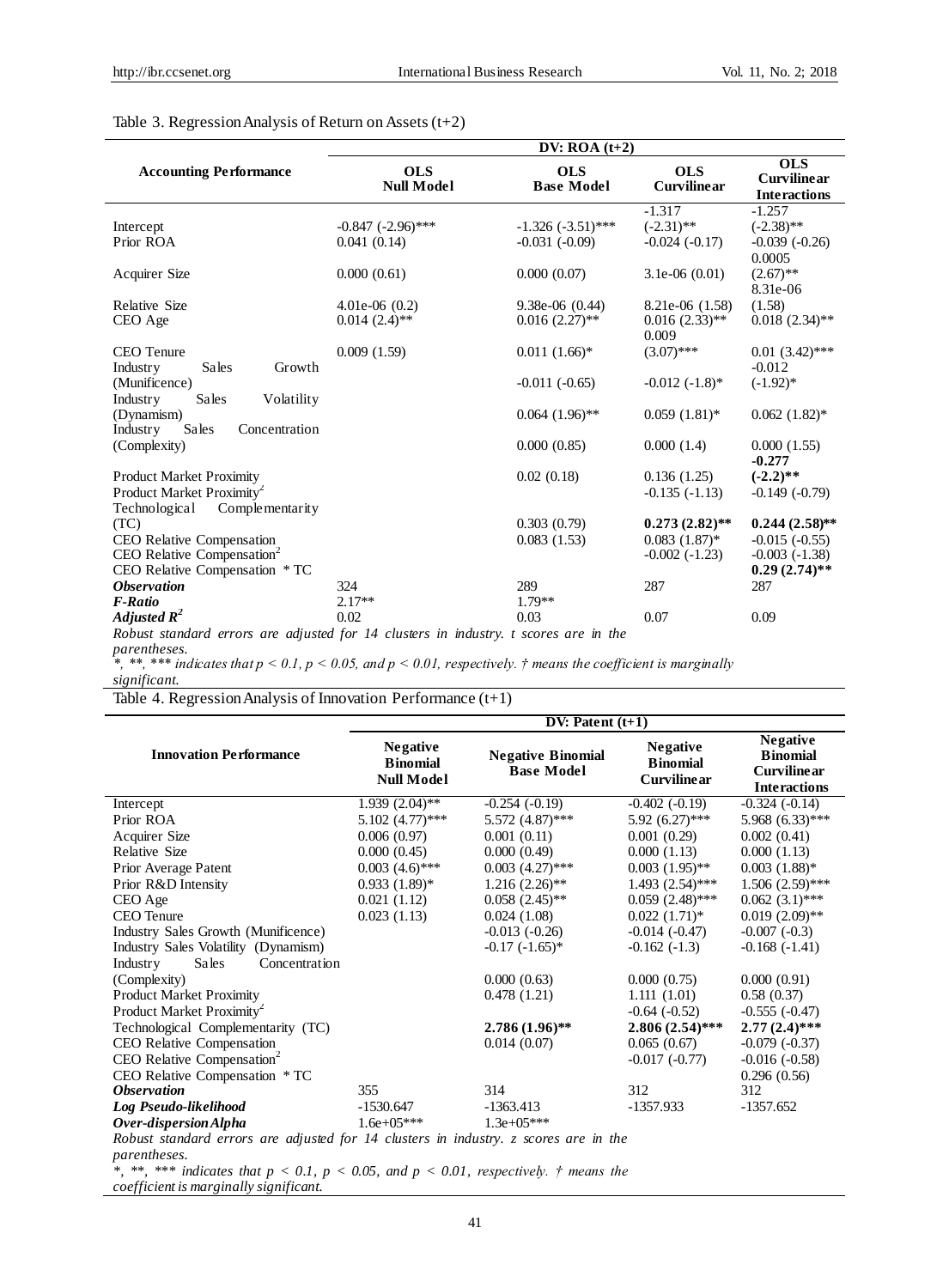#### **References**

- Ahuja, G., & Katila, R. (2001). Technological acquisitions and the innovation performance of acquiring firms: A longitudinal study. *Strategic Management Journal*, *22*(3), 197-220. https://doi.org/10.1002/smj.157
- Barney, J. (1991). Firm resources and sustained competitive advantage. *Journal of Management*, *17*(1), 99-120. https://doi.org/10.1177/014920639101700108
- Bloom, N., Schankerman, M., & Van Reenen, J. (2013). Identifying technology spillovers and product market rivalry. *Econometrica*, *81*(4), 1347-1393. https://doi.org/10.3982/ECTA9466
- Cassiman, B., & Veugelers, R. (2006). In search of complementarity in innovation strategy: Internal R&D and external knowledge acquisition. *Management Science*, *52*(1), 68-82. https://doi.org/10.1287/mnsc.1050.0470
- Cassiman, B., Colombo, M. G., Garrone, P., & Veugelers, R. (2005). The impact of M&A on the R&D process: An empirical analysis of the role of technological-and market-relatedness. *Research Policy*, *34*(2), 195-220. https://doi.org/10.1016/j.respol.2005.01.002
- Chatterjee, A., & Hambrick, D. C. (2007). It's all about me: Narcissistic chief executive officers and their effects on company strategy and performance. *Administrative Science Quarterly*, *52*(3), 351-386. https://doi.org/10.2189/asqu.52.3.351
- Cloodt, M., Hagedoorn, J., & Van Kranenburg, H. (2006). Mergers and acquisitions: Their effect on the innovative performance of companies in high-tech industries. *Research Policy*, *35*(5), 642-654. https://doi.org/10.1016/j.respol.2006.02.007
- Coase, R. H. (1937). The nature of the firm. *Economica*, *4*(16), 386-405. https://doi.org/10.1111/j.1468-0335.1937.tb00002.x
- Datta, D. K. (1991). Organizational fit and acquisition performance: effects of post acquisition integration. *Strategic Management Journal*, *12*(4), 281-297. https://doi.org/10.1002/smj.4250120404
- Dess, G. G., & Beard, D. W. (1984). Dimensions of Organizational Task Environments. *Administrative Science Quarterly*, *29*(1), 52-73. https://doi.org/10.2307/2393080
- Finkelstein, S. (2009). The effects of strategic and market complementarity on acquisition performance: Evidence from the US commercial banking industry, 1989–2001. *Strategic Management Journal*, *30*(6), 617-646. https://doi.org/10.1002/smj.754
- Finkelstein, S., & Haleblian, J. (2002). Understanding acquisition performance: The role of transfer effects. *Organization Science*, *13*(1), 36-47. https://doi.org/10.1287/orsc.13.1.36.539
- Gulati, R., Nohria, N., & Zaheer, A. (2000). Strategic networks. *Strategic Management Journal*, 203-215. https://doi.org/10.1002/(SICI)1097-0266(200003)21:3<203::AID-SMJ102>3.0.CO;2-K
- Hagedoorn, J., & Duysters, G. (2002). External sources of innovative capabilities: the preferences for strategic alliances or mergers and acquisitions. *Journal of Management Studies*, *39*(2), 167-188. https://doi.org/10.1111/1467-6486.00287
- Haleblian, J., Devers, C. E., McNamara, G., Carpenter, M. A., & Davison, R. B. (2009). Taking stock of what we know about mergers and acquisitions: A review and research agenda. *Journal of Management*, *35*(3), 469-502. https://doi.org/10.1177/0149206308330554
- Harrison, J. S., Hall, E. H., & Nargundkar, R. (1993). Resource allocation as an outcropping of strategic consistency: Performance implications. *Academy of Management Journal*, *36*(5), 1026-1051. https://doi.org/10.2307/256644
- Harrison, J. S., Hitt, M. A., Hoskisson, R. E., & Ireland, R. D. (1991). Synergies and post-acquisition performance: Differences versus similarities in resource allocations. *Journal of Management*, *17*(1), 173-190. https://doi.org/10.1177/014920639101700111
- Holmström, B., & Roberts, J. (1998). The Boundaries of the Firm Revisited. *Journal of Economic Perspectives*, *12*(4), 73-94. https://doi.org/10.1257/jep.12.4.73
- Keats, B. W., & Hitt, M. A. (1988). A causal model of linkages among environmental dimensions, macro organizational characteristics, and performance. *Academy of Management Journal*, *31*(3), 570-598. https://doi.org/10.2307/256460
- Leiblein, M. J., & Miller, D. J. (2003). An empirical examination of transaction and firm level influences on